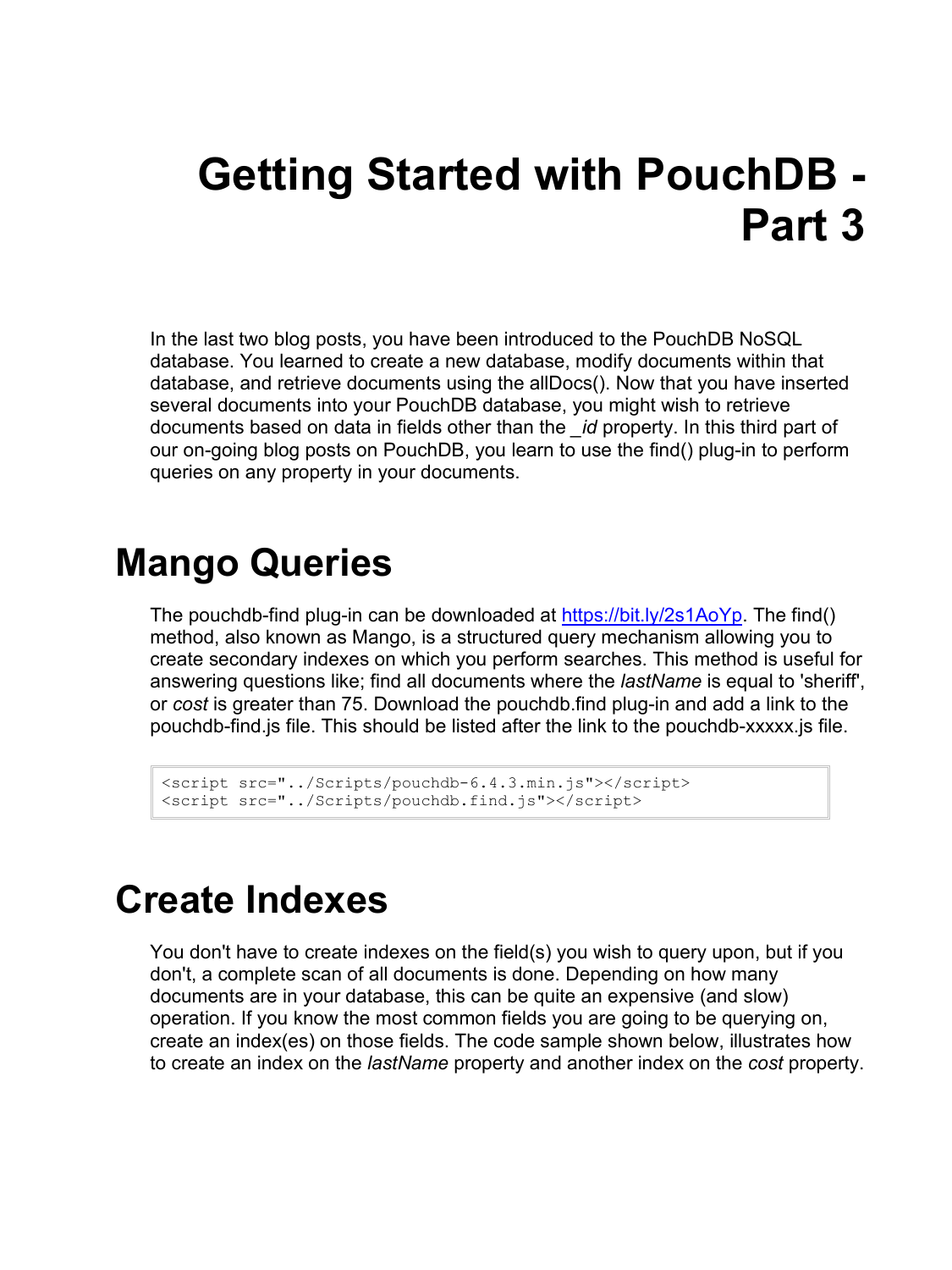```
function createIndexes() {
  // Create index on last Name
  db.createIndex({
    index: {
      fields: ['lastName']
    }
   }).then(function (response) {
    pouchDBSamplesCommon.displayJSON(response);
   }).catch(function (err) {
    pouchDBSamplesCommon.displayMessage(err);
   });
  // Create index on cost
  db.createIndex({
    index: {
      fields: ['cost']
    }
  }).then(function (response) {
    pouchDBSamplesCommon.displayJSON(response);
   }).catch(function (err) {
    pouchDBSamplesCommon.displayMessage(err);
   });
}
```
Notice that the *fields* property is an array of property names. You may specify a set of fields to index on. For example, you might wish to index first on the *lastName* field, then on the *firstName* field.

### **Error on Sort if No Index**

If you are attempting to sort on a field that has not been indexed, you receive an error from PouchDB. If the field you are using in the *selector* does not have an index, then the default index (the *\_id* field) is used, and a full document scan is performed. PouchDB does not have the ability to sort the data unless there is an index on that field, thus, you receive an error.

```
function showError() {
  // NOTE: Create an index on the sort field or you get an error
  db.find({
   selector: { firstName: 'Paul' },
    sort: ['firstName']
  }).then(function (response) {
    pouchDBSamplesCommon.displayJSON(response);
   }).catch(function (err) {
    pouchDBSamplesCommon.displayMessage(err);
  });
}
```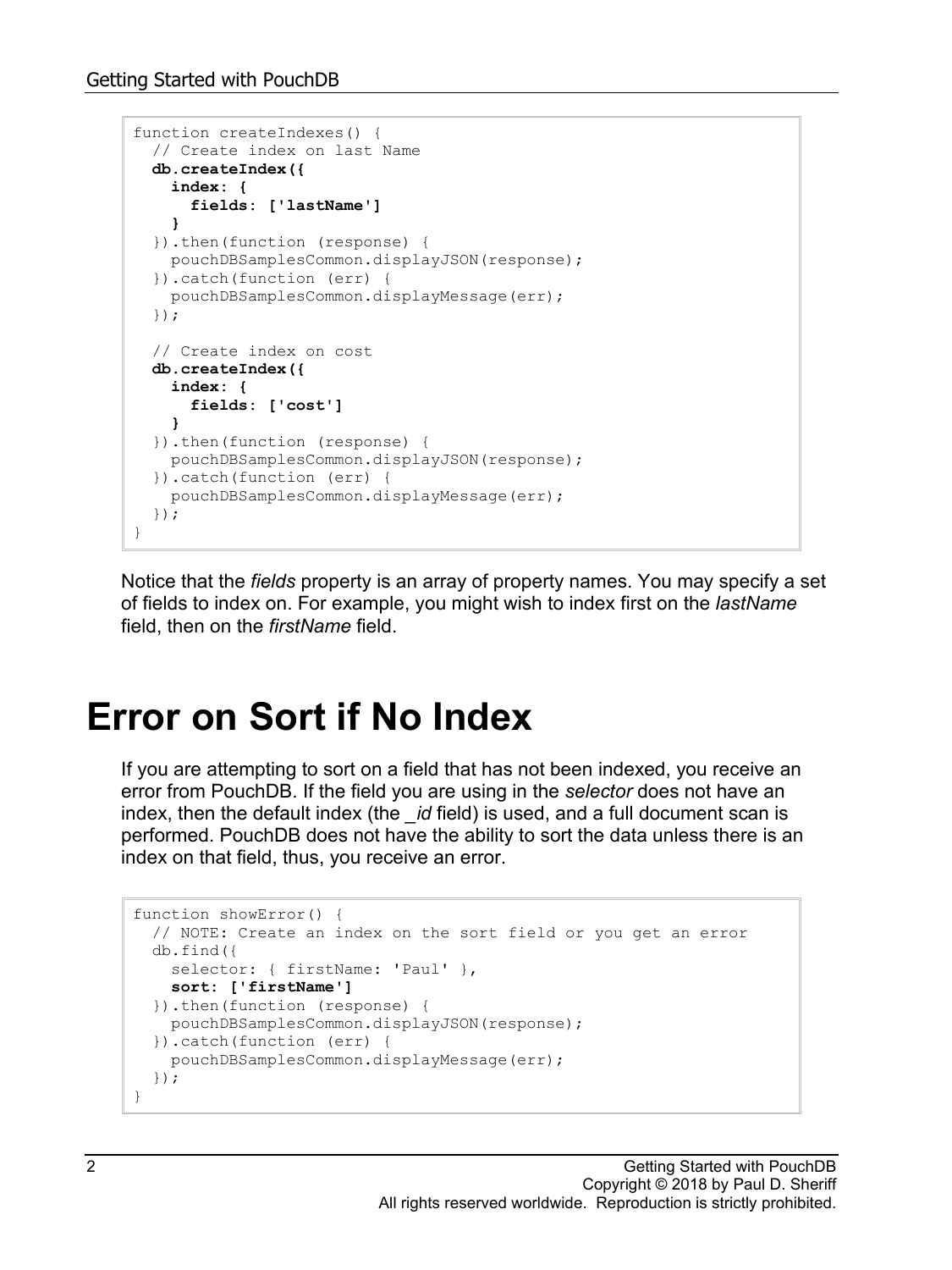The error message you receive by running the function above is.

```
Error: Cannot sort on field(s) "firstName" when using the default 
index
```
#### **Warning if no Index**

If you use a field(s) in the selector and no index is available, a complete document scan is performed in the database. The data is returned with the appropriate documents selected, however, you receive a warning that no matching index is found. You can then decide if you wish to create one.

```
function showWarning() {
// NOTE: You get an error if you use a property name in the 
'selector' that is not indexed
  db.find({
   selector: { firstName: 'Paul' }
   }).then(function (response) {
    pouchDBSamplesCommon.displayJSON(response);
   }).catch(function (err) {
    pouchDBSamplesCommon.displayMessage(err);
   });
}
```
The response object you receive looks like the following.

```
{
   "docs": [
     {
       "firstName": "Paul",
       "lastName": "Sheriff",
       "docType": "technician",
       "_id": "psheriff",
       "_rev": "1-36a6815e79f54819bc0b4ee3bd435aa1"
     }
  \frac{1}{2},
   "warning": "no matching index found, create an index to optimize 
query time"
}
```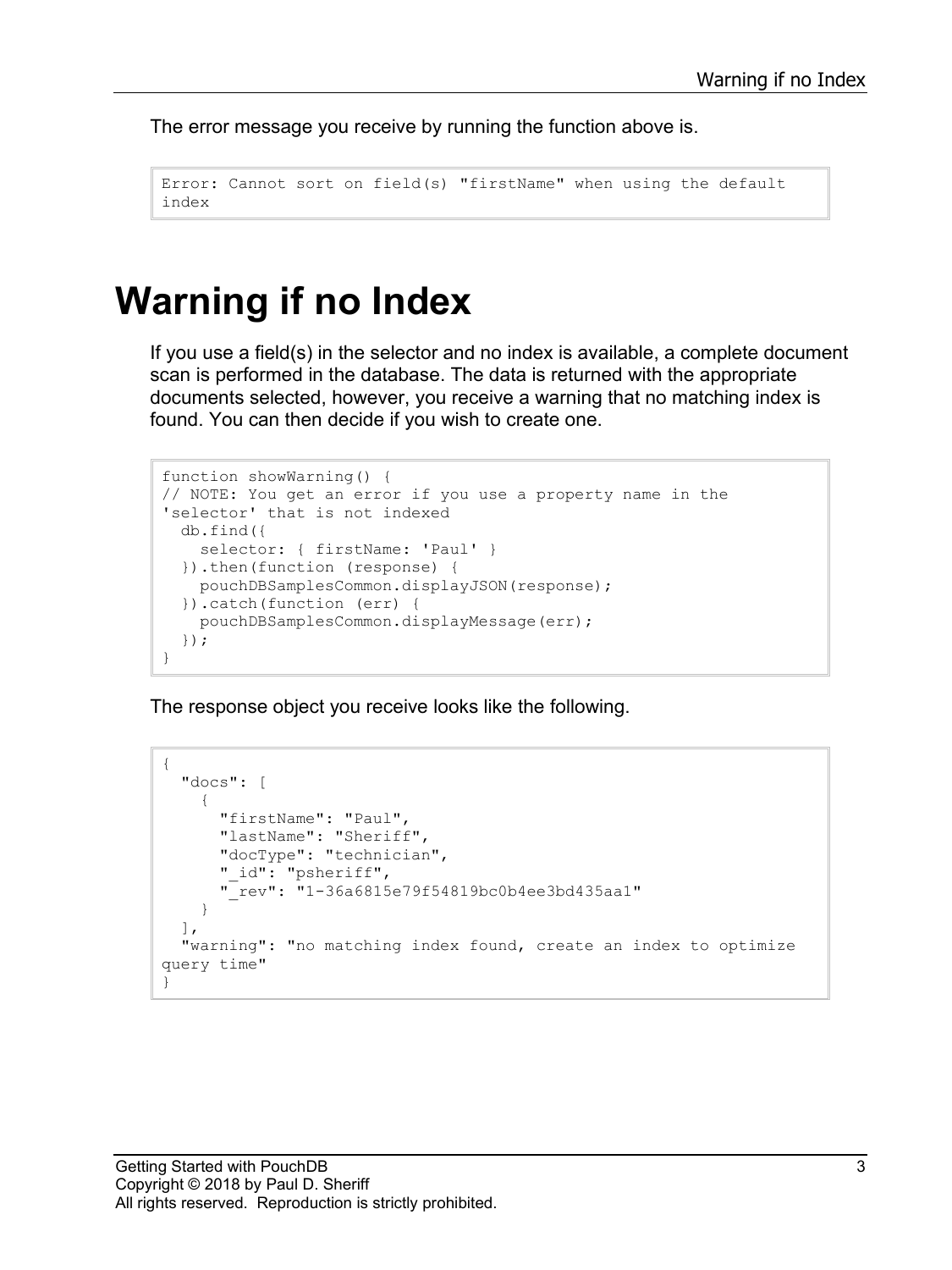# **Find Last Name**

You created an index on the lastName field earlier. You can now use that index by specifying *lastName* as one of the fields in your *selector* property. You may further qualify what is returned by including the *fields* property. This property is an array of property names from your document you wish to return from this query. You may include the *sort* property if you want, but it really is unnecessary as when an index is used, the documents are returned by the index order anyway.

```
function findLastName() {
  db.find({
   selector: { lastName: 'Sheriff' },
   fields: ['_id', 'firstName', 'lastName'],
    sort: ['lastName']
  }).then(function (response) {
    pouchDBSamplesCommon.displayJSON(response);
   }).catch(function (err) {
    pouchDBSamplesCommon.displayMessage(err);
  });
}
```
The result from the query above looks like the following.

```
{
   "docs": [
     {
       "_id": "msheriff",
       "firstName": "Madison",
       "lastName": "Sheriff"
     },
     {
       "_id": "psheriff",
       "firstName": "Paul",
       "lastName": "Sheriff"
     }
   ]
}
```
## **Find Multiple Last Names**

There are many selector operators you may use instead of just searching for an exact match. Selector operators are prefixed with a dollar sign, and include the following: \$eq, \$gt, \$gte, \$lt, \$lte, \$in. For a complete list of selector operators, visit [https://pouchdb.com/api.html#create\\_index.](https://pouchdb.com/api.html#create_index)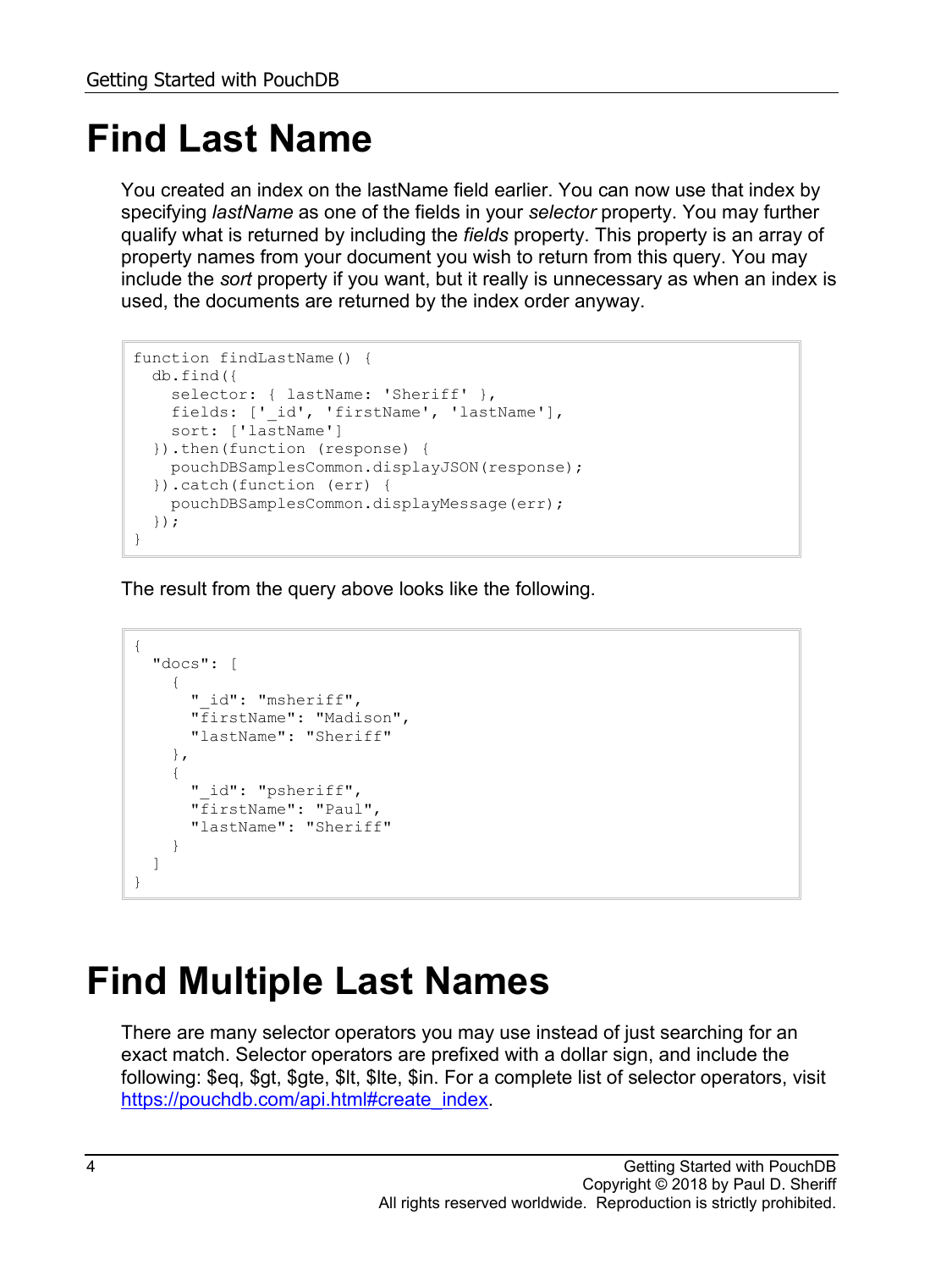Create a function that uses the \$in operator to locate more than one last name within your documents. The code below shows searching for last names that match either 'Sheriff' or 'Jones'.

```
function findLastNames() {
  pouchDBSamplesCommon.hideMessageAreas();
   db.find({
     selector: {
       lastName: { $in: ['Sheriff', 'Jones'] }
     },
   fields: ['_id', 'firstName', 'lastName']
   }).then(function (response) {
    pouchDBSamplesCommon.displayJSON(response);
   }).catch(function (err) {
    pouchDBSamplesCommon.displayMessage(err);
   });
}
```
The return result from the above query looks like the following. Notice that this selector operator does not use the index based on the last name field. Certain types of operators are not always able to use indexes; \$in, \$or and \$regex are a few of them that can't.

```
{
   "docs": [
     {
      " id": "bjones",
       "firstName": "Bruce",
       "lastName": "Jones"
     },
     {
       "_id": "msheriff",
       "firstName": "Madison",
       "lastName": "Sheriff"
     },
     {
      " id": "psheriff",
       "firstName": "Paul",
       "lastName": "Sheriff"
     }
  \frac{1}{2},
   "warning": "no matching index found, create an index to optimize 
query time"
}
```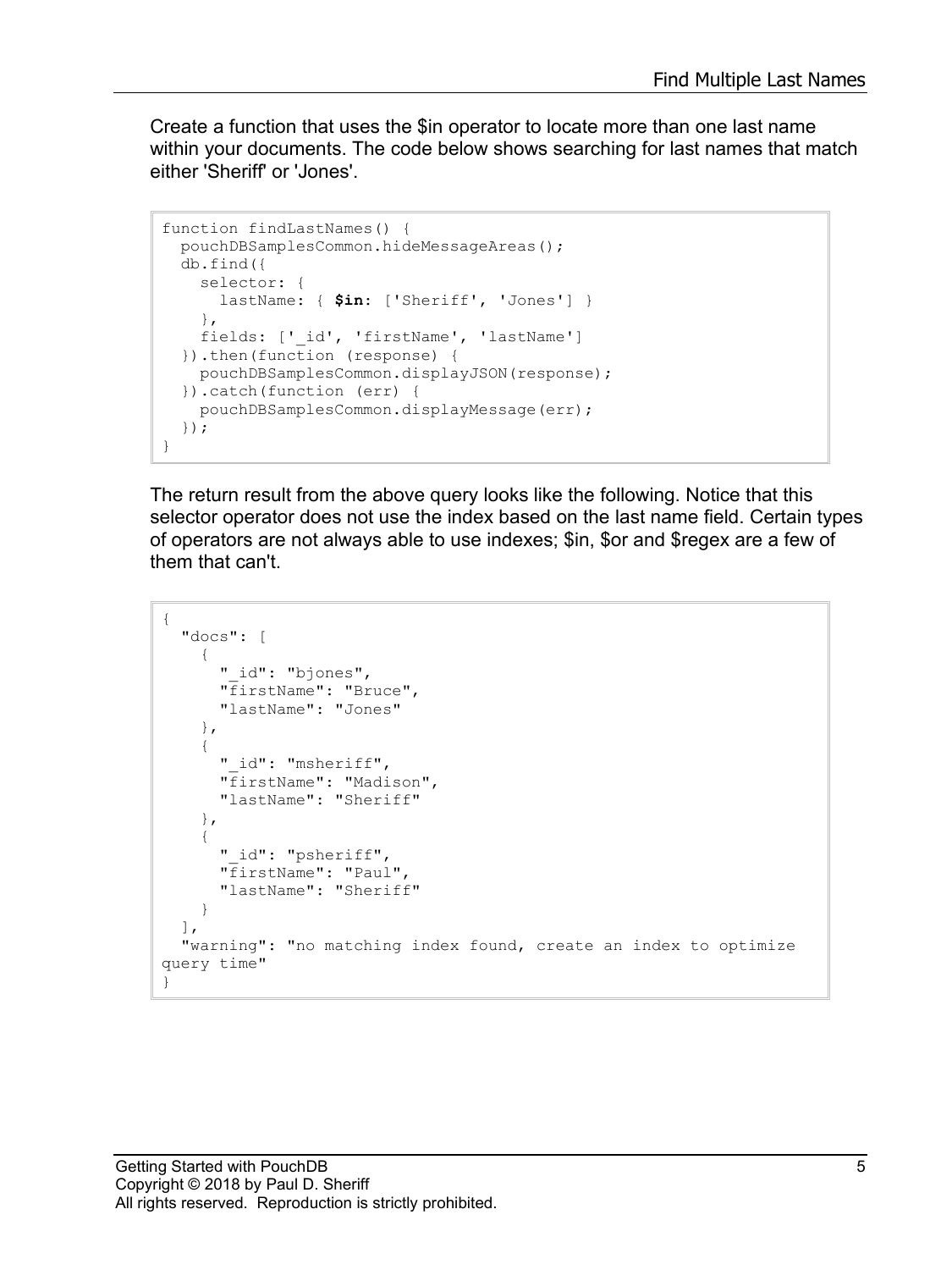## **Find Cost Greater than 75**

Another useful selector operator is greater than (\$gt). You created an index earlier on the *cost* property of the documents that have *docType* of 'service'. Use the following code to find all services that have a cost greater than 75.

```
function greaterThan() {
  pouchDBSamplesCommon.hideMessageAreas();
  db.find({
    selector: { cost: { $gt: 75 } },
    fields: ['_id', 'cost']
  }).then(function (response) {
    pouchDBSamplesCommon.displayJSON(response);
  }).catch(function (err) {
    pouchDBSamplesCommon.displayMessage(err);
  });
}
```
### **Search on Two Fields**

You are not restricted to just indexing on one field. You may include two or more fields in the index *fields* property. In the *selector* property, you may now specify two fields to match upon. In the sample code below, you are querying the documents to find where the doctype is equal to 'service' and the cost is greater than 75.

```
function searchTwoFields() {
  // Create index on two fields
  db.createIndex({
    index: {
       fields: ['docType', 'cost']
 }
 }).then(function (response) {
    // Search on two fields
    return db.find({
       selector: {
         docType: 'service',
        cost: { $gt: 75 }
       },
      fields: [' id', 'cost']
    });
   }).then(function (response) {
    pouchDBSamplesCommon.displayJSON(response);
   }).catch(function (err) {
     pouchDBSamplesCommon.displayMessage(err);
   });
}
```